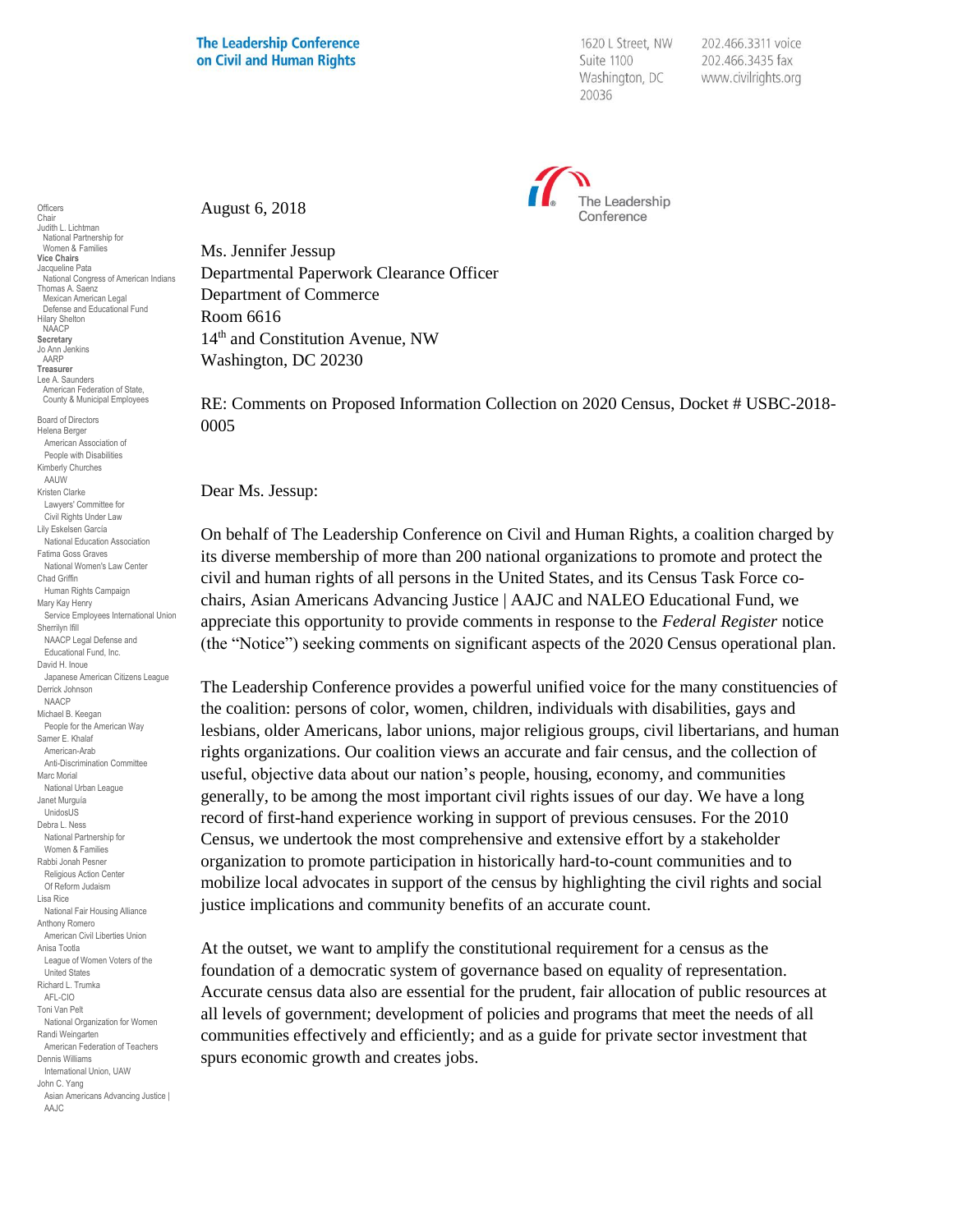August 6, 2018 Page 2 of 12



The Census Bureau has taken many steps over the decades to improve the accuracy of the enumeration, and we have appreciated the opportunity to be partners in advancing that goal in recent decades. We also applaud innovation in all federal data collection activities, which we believe encourages creativity and forward-thinking, as well as wise expenditure of taxpayer dollars, and takes advantage of scientific advancements in survey measurement and ever-evolving technologies. Nevertheless, the census continues to count some communities and population groups more accurately than others, resulting in differential undercounts for people of color, renters (a proxy for lower income households), young children, American Indians living on reservations, and many rural and remote households, compared to non-Hispanic Whites, homeowners, and some older Americans.<sup>1</sup> Therefore, we must evaluate the proposed 2020 Census design, methodology, and operations in the context of an overarching goal to eliminate these persistent differential undercounts. All elements of the 2020 Census plan must increase the likelihood of counting all population groups and all communities equally well and remove barriers to full participation to the greatest extent possible. *Cost effectiveness and innovation in census taking are important, worthwhile goals, but they can never override or undermine the Census Bureau's ability to produce the fair and accurate enumeration of our nation's population that the Constitution requires.*

### **Issues for Discussion**

 $\overline{a}$ 

Along with more than 140 other organizations, we submitted separate [comments](http://civilrightsdocs.info/pdf/policy/letters/2018/LCCHR-FRN%20Comments-CQ-08-01-18%20FINALLETTERHEAD.pdf) on August 1 in response to this Notice, urging the Census Bureau in the strongest possible terms to remove the untested, unnecessary citizenship question from the 2020 Census form. Today's comments address a broader set of design and operational issues and provide a civil rights perspective on selected elements of the census plan set forth in the Notice. We comment on those issues, and offer recommendations when appropriate, in the order in which they are set forth in the Notice.

#### *1. Reengineering Address Canvassing*

We agree that a "complete and accurate address list" is fundamental to a successful, inclusive census. We also recognize that the address canvassing operation has been costly and time consuming in previous decades, making improvements to the process for ensuring a comprehensive Master Address File (MAF) and TIGER mapping database a necessary goal.

#### *a. Type of Enumeration Area (TEA) designations*

Census stakeholder organizations and local governments involved in "Get Out the Count" campaigns must be able to convey accurate information about the basic census process — when and how households will receive materials related to census participation — to the communities they serve. To our knowledge, the Census Bureau has not released information on Type of Enumeration Area designations for all communities in the country. In 2010, confusion in some areas — including the Rio Grande Valley —

<sup>&</sup>lt;sup>1</sup> While the 2010 Census Coverage Measurement Survey showed an overcount of many 50+ race and Hispanic origin cohorts, continuing a general pattern seen in previous censuses, we are concerned that an emphasis on Internet response in the 2020 Census could make it more difficult to obtain an accurate count of older Americans, especially in lower income households, who are less likely to regularly use the Internet.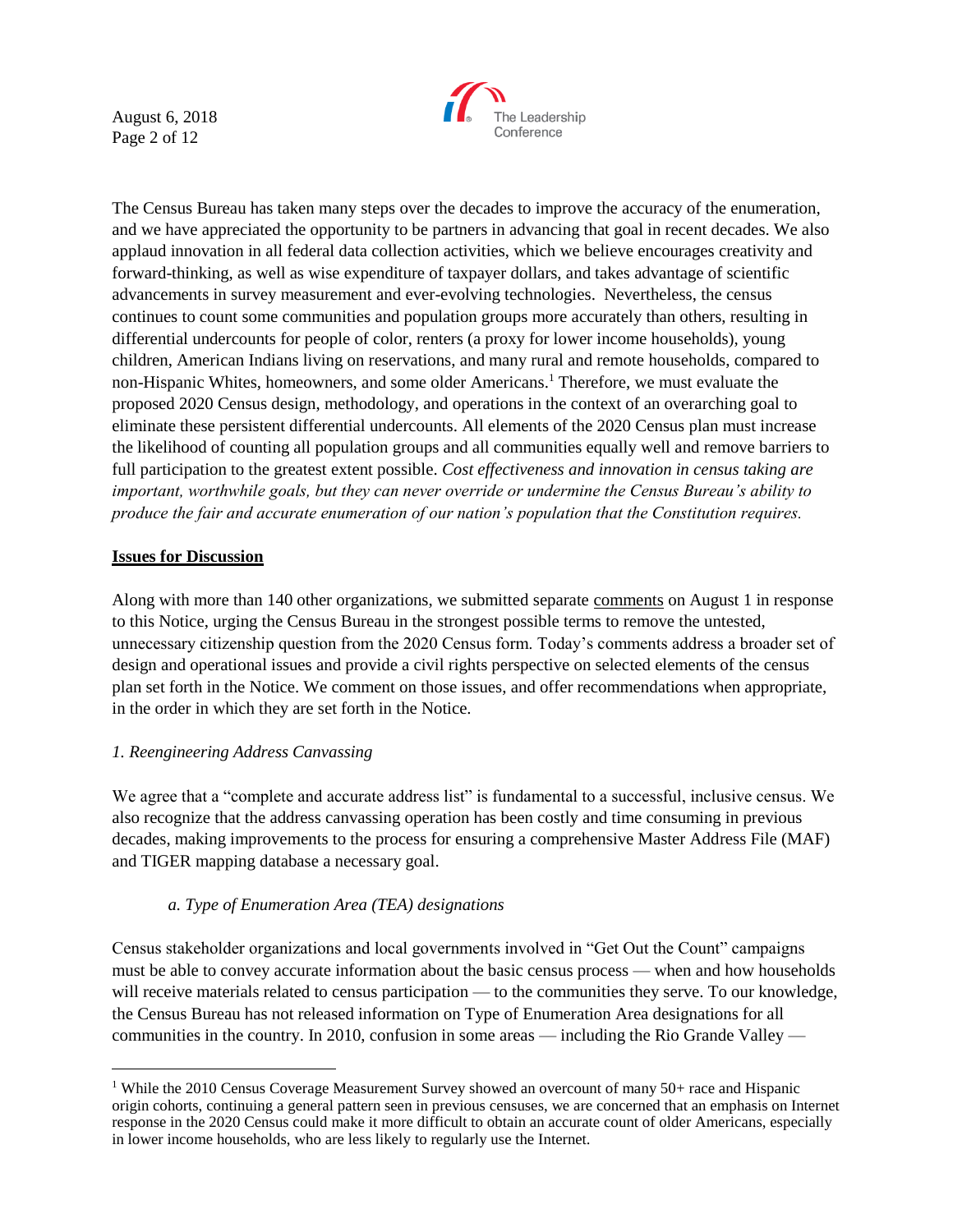August 6, 2018 Page 3 of 12



about the method for delivering questionnaires shook confidence in the census process; national and grassroots advocates had to help the Census Bureau restore effective lines of communication in these hard-to-count communities. We cannot afford a repeat of that sort of communications breakdown.

### *Recommendations:*

- We urge the bureau to make TEA designations for all communities available publicly as quickly as possible, to help its governmental and organizational partners develop their educational materials and plan their outreach activities in a timely way.
- **•** The Census Bureau should mail a letter or postcard to post office boxes in areas designated as Update/Leave or Update/Enumerate TEAs before the start of the national self-response period, to alert residents about the method of delivery of their census materials. In addition, the bureau should make educational materials (such as fliers and posters) available at Post Offices in these TEAs, informing residents about census methods and timing applicable to them.

# *b. Address Canvassing*

Undoubtedly, both automation and the proliferation of government and commercial databases that identify a significant portion of the nation's housing units will help the Census Bureau use its limited fiscal resources more prudently. In areas dominated by single family homes and stable multi-unit buildings, where growth in the housing unit stock is limited or easily documented through high quality administrative data and aerial imagery, and also updated through Geographic Support programs such as the Local Update of Census Addresses (LUCA), the bureau can review and verify the MAF and TIGER maps in more cost effective ways than in past censuses.

However, we remain concerned that long term and ongoing fiscal pressures have led the bureau to limit and even further reduce the scope of In-Field Address Canvassing, thereby jeopardizing the bureau's ability to locate or verify the existence of nontraditional living quarters and hidden housing units, including subdivided single family structures, converted or shared commercial spaces, garages and sheds, and campers located on personal property. We note, for example, that the bureau's Fiscal Year 2019 budget request projects a need for 76,000 address listers, a significant reduction from the original estimated address canvassing workforce of 90,000 — even as the percent of housing units assigned to the In-Field canvassing operation increased by five percent (from 25 to 30 percent), and the scope of In-Field canvassing in the three 2018 End-to-End Census Test sites actually ranged from 37 to 76 percent of the relevant portions of the MAF.<sup>2</sup>

Harder-to-find living quarters are home to individuals and families who already are considered hard-tocount. Failure to dedicate adequate staff and resources to verify and improve the accuracy of the MAF in

<sup>&</sup>lt;sup>2</sup> "2020 Census: Actions Needed to Improve In-Field Address Canvassing Operation," Government Accountability Office, June 2018 (https://www.gao.gov/assets/700/692493.pdf)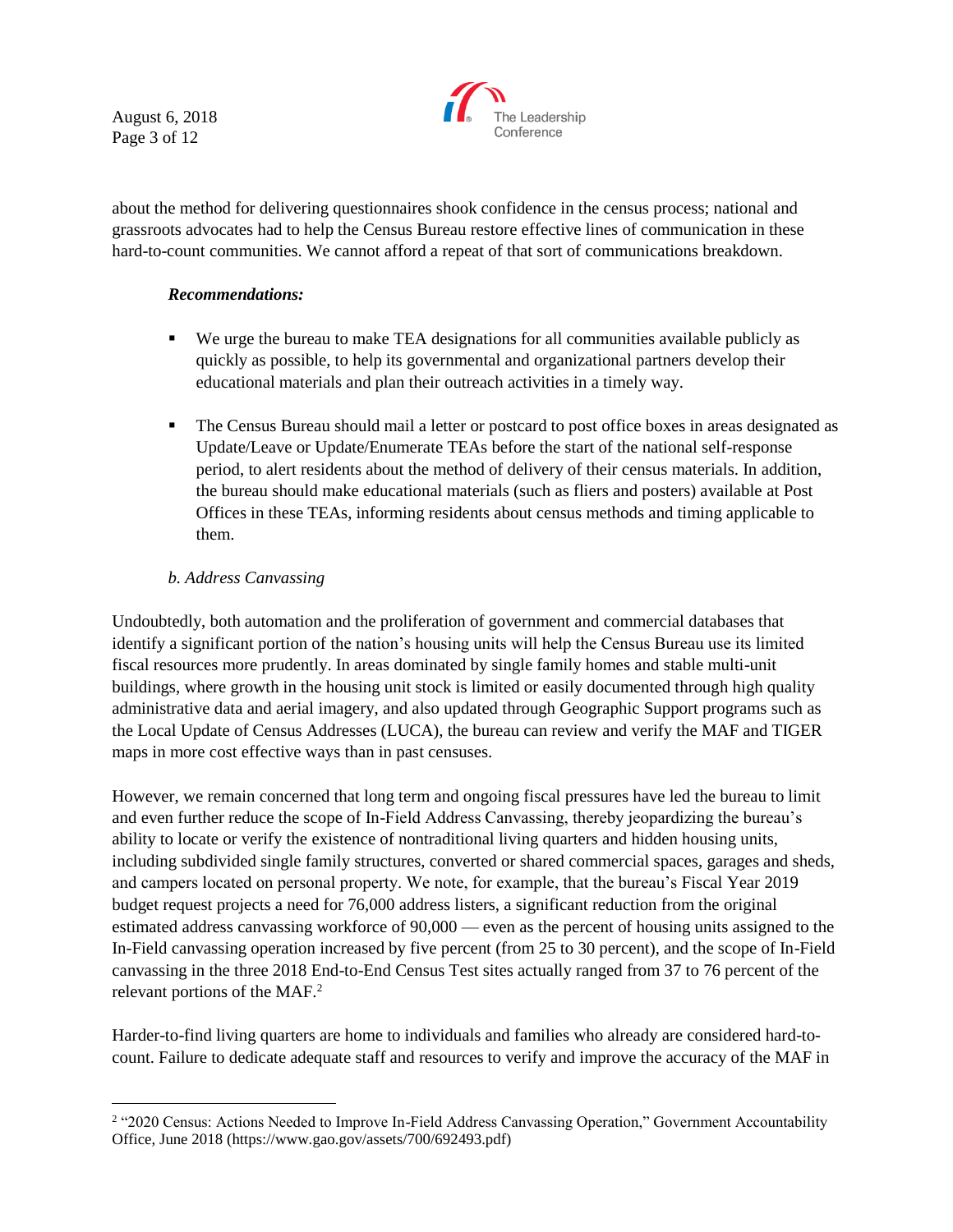August 6, 2018 Page 4 of 12



the field could well contribute to a higher undercount and larger differential undercount of population groups historically at risk of being overlooked, by virtue of "whole household" omissions.

### *Recommendations:*

- The Census Bureau should devote more resources to conducting In-Field Address Canvassing and expand the scope of on-the-ground canvassing to increase the likelihood of capturing nontraditional, hidden, and converted housing units in the MAF before the census starts.
- The bureau should consult with community-based organizations familiar with neighborhoods and rural areas where hard-to-find housing is prevalent, both as a source of a knowledgeable hiring pool for the address canvassing operation and for guidance on the types of living quarters address listers might overlook. Equally important, residents of many neighborhoods and areas where address canvassing will take place are likely to view address listing staff with suspicion and even fear, equating any government personnel who are walking around their communities with federal and local law enforcement authorities. Stakeholder organizations can serve as trusted messengers in communities where address canvassing is taking place, reassuring residents about the purpose and safety of the work taking place.

# *2. Optimizing Self-Response*

#### *a. Internet Self-Response*

As we recognized at the outset, it is an important and worthwhile goal for the Census Bureau to explore uses of new and emerging technologies to facilitate response to the census and improve cost- efficiencies as the bureau seeks to contain the cost of the enumeration at the direction of Congress. We note that the Census Bureau successfully introduced an internet response option in the American Community Survey (ACS) in 2013.

The internet clearly offers a less expensive way for people to respond to the census; a higher internet response rate could, absent unforeseen failures in other census operations, make additional resources available to reach hard-to-count population groups and communities and facilitate their direct participation. The internet also offers the opportunity for people who did not receive, retain, or have access to the unique code associated with their home address to submit their census responses, to a greater degree and in a less costly way than previous "Be Counted" campaigns allowed.

A high-tech census, however, introduces cyber-security risks, both known and unknown. As we have seen with hacking incidents affecting organizations and institutions from government agencies, to hospitals, to corporations, and our electoral system, the threat of a cyber-breach involving domestic or foreign actors is real. Of equal concern is the level of public confidence in the security of the Census Bureau's IT systems and databases, which likely will affect people's willingness to respond on-line. Real or perceived, cybersecurity threats introduce uncertainty into the entire census process and could invalidate cost assumptions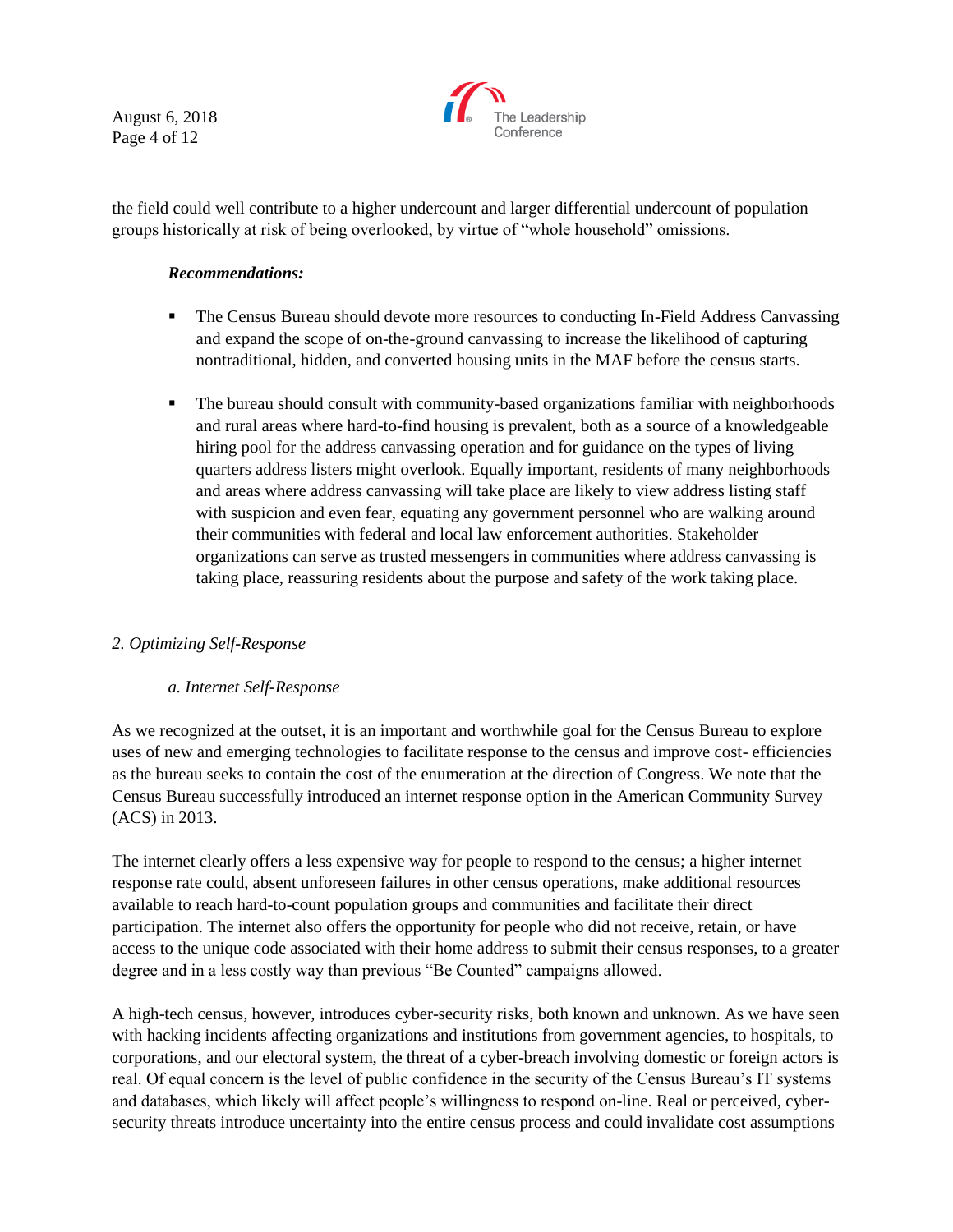August 6, 2018 Page 5 of 12

 $\overline{a}$ 



and stretch resource availability in real time. The Census Bureau must be thoroughly prepared to address all possibilities related to a breach of its IT systems — or diminished public confidence stemming from a highly visible, if unrelated, data breach affecting another U.S. institution — quickly, decisively, and seamlessly, to avoid irreparable disruption to the enumeration.

We also are deeply concerned about the likelihood that an internet response option makes households vulnerable to becoming victims of phishing scams through email or texting applications, as well as of fake websites purporting to be official portals for on-line response. Likewise, a well-timed misinformation campaign by malicious actors can further cause individuals to decide not to respond or respond inappropriately. The Census Bureau, working closely with governmental and external technical experts and its communications campaign contractors, must do everything possible to protect the public against these scams.

A third and no less significant concern related to a census plan that emphasizes internet response over other means of participation are the implications of the digital divide for ensuring equitable opportunities for households without reliable broadband and Internet access to be counted. It simply is not enough to say that the 2020 Census will treat all communities fairly and equitably because people will have multiple ways to provide their responses, if those methods are not equally accessible and robust. For example, some respondents may only be able or willing to participate in the census using a traditional paper questionnaire, yet paper forms will be available only in English and Spanish, compared to 13 languages for on-line and telephone response modes.

In 2017, The Leadership Conference Education Fund and the Georgetown Census on Poverty and Inequality addressed a full range of challenges and concerns related to a high-tech census in a [report](http://www.civilrightsdocs.info/pdf/reports/Counting-Everyone-in-the-Digital-Age.pdf) entitled, "Counting Everyone in the Digital Age."<sup>3</sup> We commend the full report to you, which includes detailed information on marginalized communities that lack reliable internet access, among other important research findings. We are pleased to highlight the following recommendations from the report, updated to reflect refinements in the 2020 Census plan. Additional recommendations related to automation of census operations are included in our comments on *Reengineering Field Operations*, below.

**The Census Bureau should take all possible measures to bridge the digital divide with the new internet response option.** For instance, the bureau should test software for the decennial census to ensure it operates smoothly and safely on older operating systems and smartphones that may not handle new software and new websites well. This is especially important since people of color, younger adults, low-income adults, and those without a high school diploma are most likely to use older computers or a mobile device as a primary source of internet access. The bureau also must address the significant digital divide affecting many rural and remote communities, including American Indian reservations and Alaska Native villages, and ensure that there are adequate resources to conduct a comprehensive enumeration in areas where reliable broadband is problematic.

<sup>3</sup> http://www.civilrightsdocs.info/pdf/reports/Counting-Everyone-in-the-Digital-Age.pdf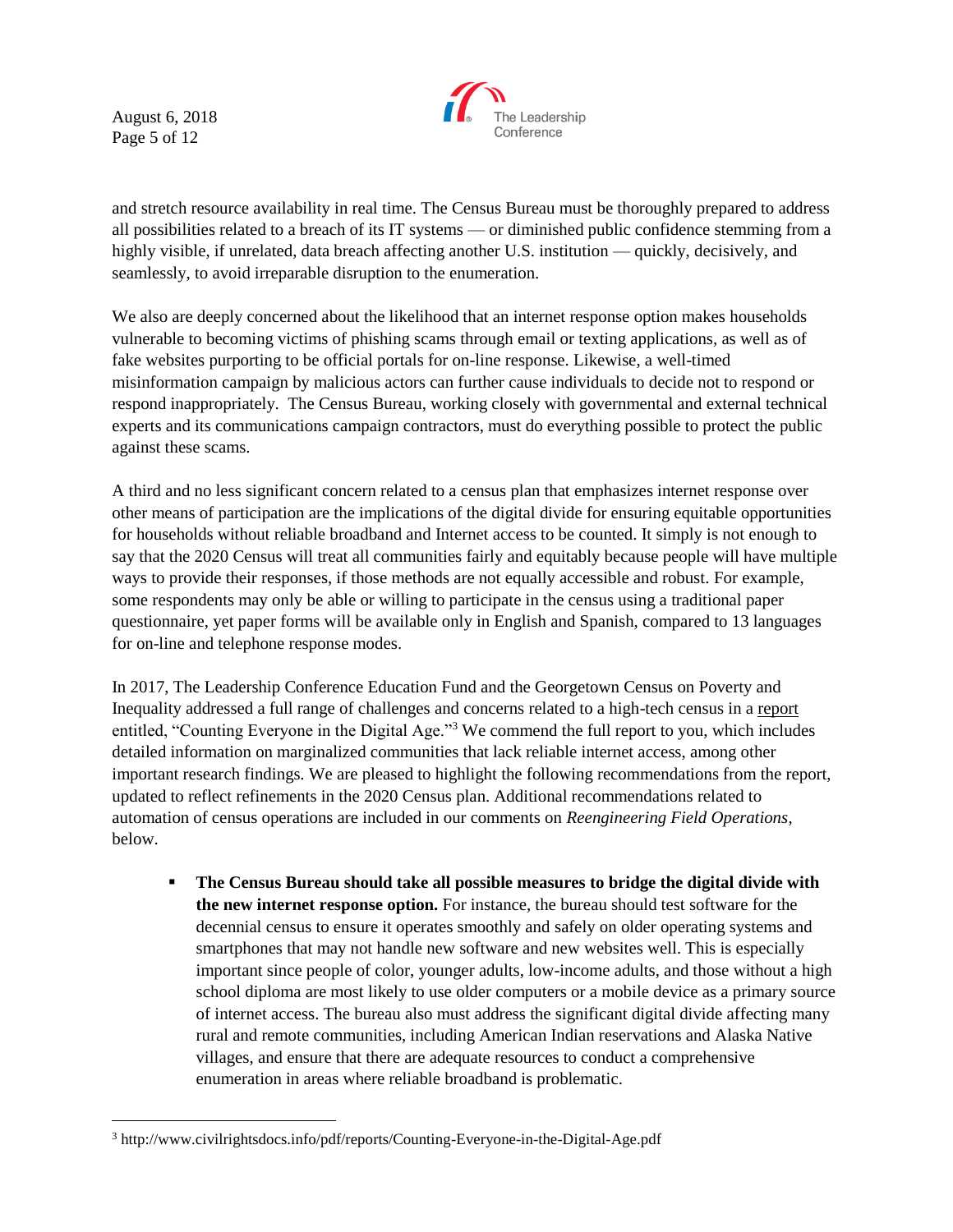August 6, 2018 Page 6 of 12

 $\overline{a}$ 



- **Both the Census Bureau and the Department of Homeland Security (DHS) should guarantee the sanctity of personal data submitted as part of the 2020 Census.** DHS should officially pledge to strip all personally identifiable information from any cybersecurity threat indicator it shares outside the department. With respect to Einstein 3A intercepted traffic, there is a significant threat that, absent a complete scrub of personally identifiable information from any cyber threat indicator, personal information could be used, and access abused, for purposes that will chill participation in the census.
- **The Census Bureau should partner with schools, libraries, community centers, and other public computing centers that can set aside computers to facilitate on-line responses to the census for households without reliable broadband or internet access.**  Doing so during the self-response period would give more people an opportunity to be counted on systems that are updated, secure, and using software that optimizes response time. To this end, the Census Bureau must avoid any policy that limits the number of selfresponses its IT system will accept from a single IP address or electronic device, as such limits would undermine efforts the bureau's 2020 Census staff themselves — as well as state and local governments — are promoting to facilitate internet response in group settings whenever helpful.
- **The Census Bureau should work with local partners, including civil rights advocates, to emphasize the confidentiality of responses and help respondents sift through perceived cybersecurity and privacy threats to determine legitimate strategies and outstanding concerns.** The communications campaign, as well as trusted messengers who will be a conduit to hard-to-count communities, should explain clearly how to identify official on-line decennial census materials, forms, and portals, and how to avoid phishing attempts and fake websites, especially since the Census Bureau is using targeted digital advertising.

#### *3. Utilizing Administrative Records and Third-Party Data*

In a May 2017 [report,](https://www.urban.org/sites/default/files/publication/90446/census_ar_report.pdf) the Urban Institute, with support from The Leadership Conference on Civil and Human Rights and the Georgetown Center on Poverty and Inequality, considered the numerous policy and operational issues associated with the proposed uses of government and commercial data in the 2020 Census. "Administrative Records in the 2020 US Census: Civil Rights Considerations and Opportunities"<sup>4</sup> documents challenges and concerns about the use of these data to: (1) build and update the Master Address File; (2) determine the occupancy status of unresponsive housing units and remove vacant and nonexistent units from the NRFU workload; (3) optimize the work of field staff during the NRFU operation; and (4) enumerate some households that do not self-respond. The report looks at the costs, benefits, and risks of relying on administrative data, to varying degrees, for each of these major components of the census. Again, we commend the full report to Census Bureau staff working on each of

<sup>&</sup>lt;sup>4</sup> https://www.urban.org/sites/default/files/publication/90446/census ar report.pdf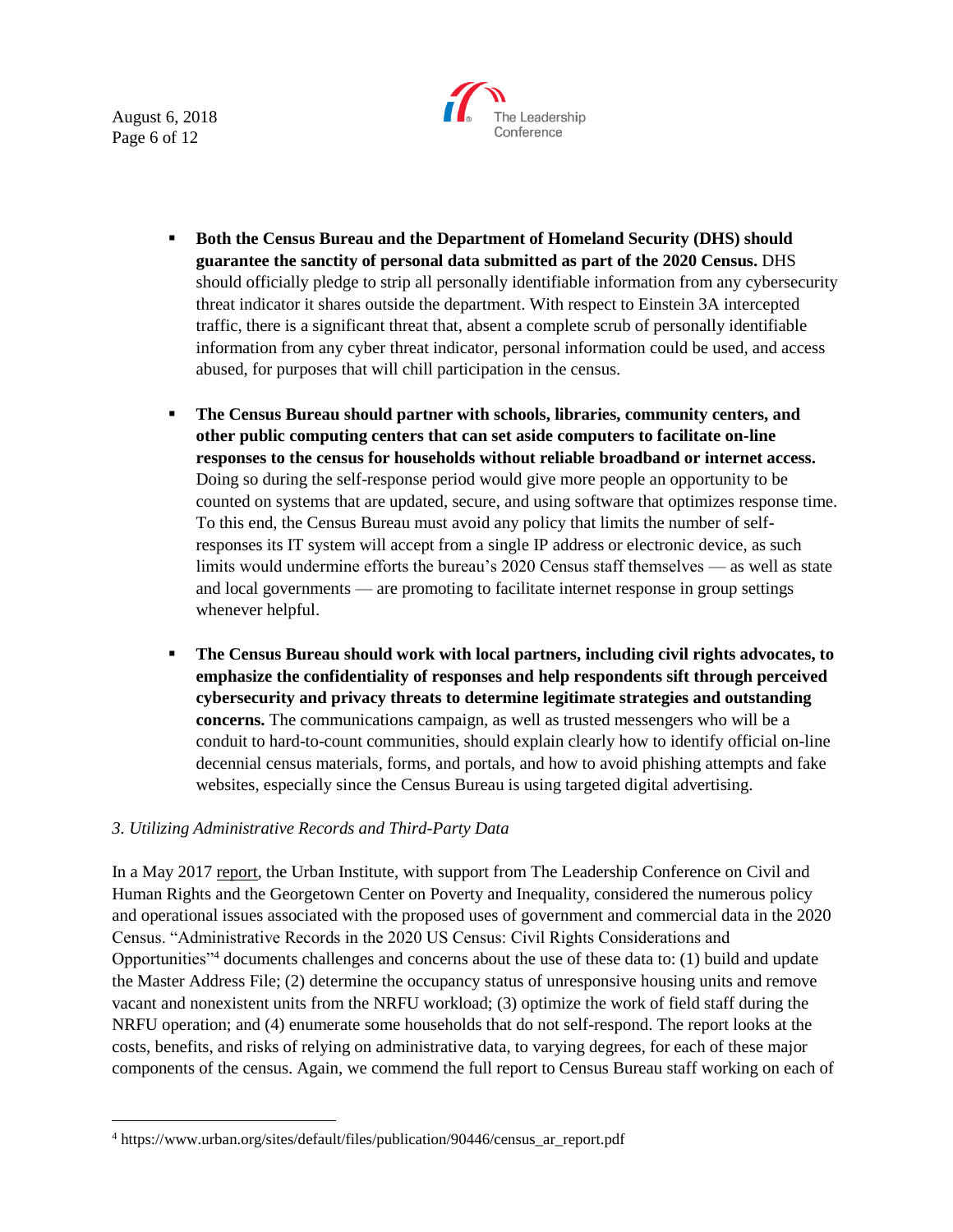August 6, 2018 Page 7 of 12



these important 2020 Census operations. We also offer the additional observations and recommendations below.

# *a. In-Office Address Canvassing*

We previously offered general support for the use of administrative data to assist with verifying and updating the residential address file. At the same time, we urge caution with respect to the limits of these datasets, which are far less likely to include accurate information on nontraditional and hidden housing units that, more often than not, are home to individuals and families already considered hard-to-count based on a range of demographic characteristics identified in previous censuses and 2020 Census pretests. Over reliance on government and commercial data to build an accurate address list undoubtedly will result in failure to count a disproportionate number of households in historically undercounted communities.

### *b. Identifying vacant and non-existent housing units*

We agree, in theory, that administrative (and possibly third-party) data can help streamline census field work by identifying vacant and nonexistent housing units before the start of the Nonresponse Follow-up (NRFU) operation, thereby saving resources and staff time that can be redirected to successful enumeration attempts at occupied housing units. However, we raise a note of significant caution with respect to the accuracy of vacancy status information in the datasets the Census Bureau proposes to use. Evaluation of census field test results showed that roughly 25 percent of housing units identified as vacant based on U.S. Postal Service data were, in fact, occupied. This potential error level is unacceptable, and the bureau must conduct a similar evaluation of vacancy status determinations in the 2018 End-to-End Census Test and release the results publicly before finalizing plans to remove vacant units from the NRFU universe using administrative records, without an in-person visit to confirm that status. Further, we are concerned that the Postal Service's inability to deliver census materials to an address on the MAF may not accurately reflect vacancy status of a residential structure. Alternative explanations for UAA mail are residents who receive their mail only at a post office box, instead of at their home address, and living quarters with unclear, unique addresses not recognized by the USPS. The Census Bureau must also ensure that its procedures for removing supposedly vacant housing units from the NRFU operation do not eliminate all opportunity to identify structures (often abandoned, especially in low income neighborhoods) where people experiencing homelessness live, perhaps for long periods of time.<sup>5</sup>

#### *Recommendation:*

 $\overline{a}$ 

**•** The Census Bureau should develop an additional procedure to prevent overlooking people who reside in housing units that are officially designated as vacant or abandoned and to enumerate these residents. Such a procedure could involve consultation with knowledgeable community-based partner organizations, who can identify specific census blocks or neighborhoods where such living arrangements are likely to occur.

<sup>&</sup>lt;sup>5</sup> Some communities refer to people who live in abandoned or vacant homes as "squatters."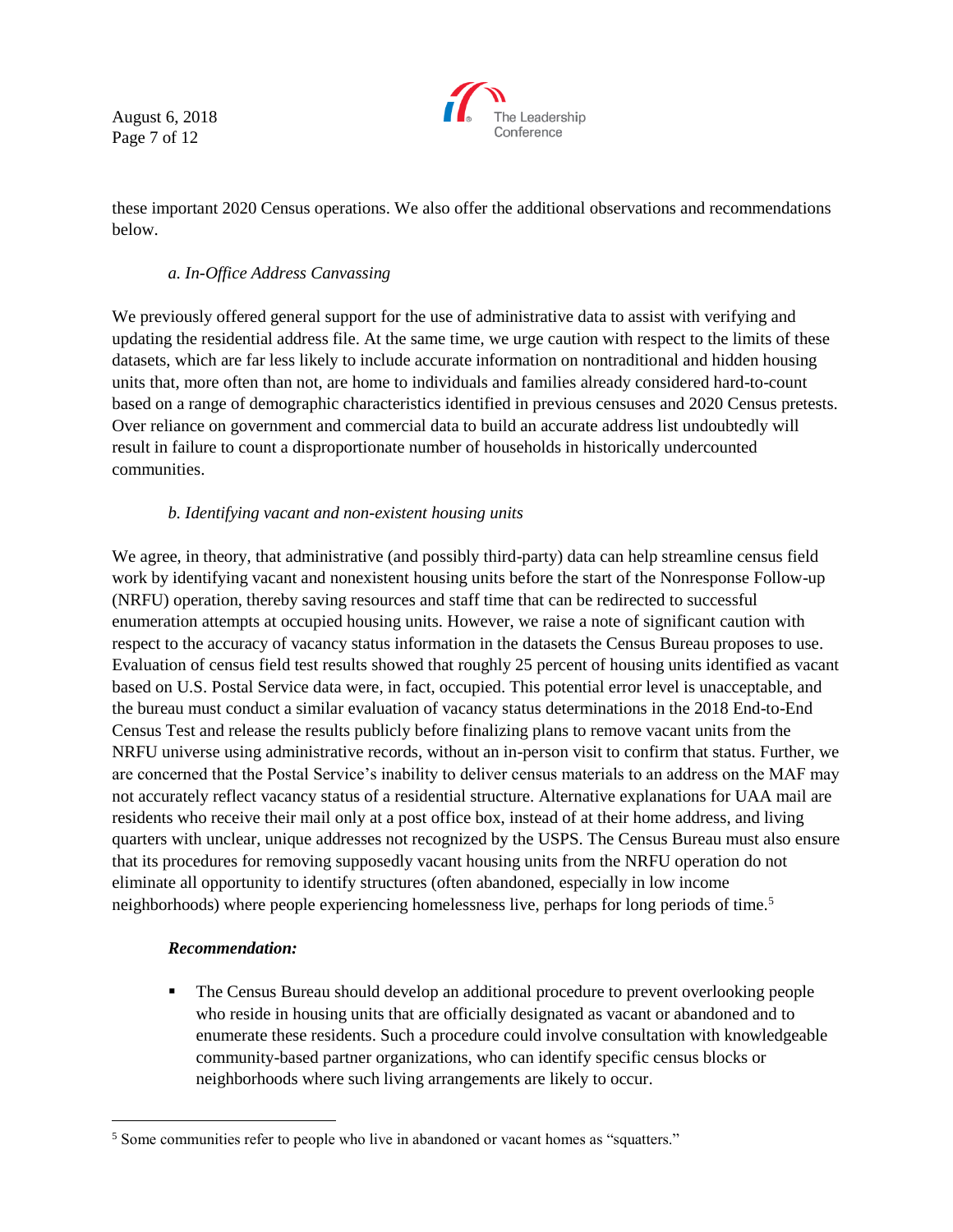August 6, 2018 Page 8 of 12



### *c. Enumeration of unresponsive occupied housing units*

We are extremely concerned about the proposed use of administrative records to enumerate occupied households that do not self-respond, and we have not yet seen information to confirm that the benefits associated with this proposed methodology outweigh the risks in terms of less accurate and lower quality data. By definition, households in the NRFU universe are hard-to-count, and therefore more likely to be missed, because they failed to self-respond. That means that any weaknesses in the methodology will disproportionately affect certain population groups, which could undermine the fairness of the census results.

The Notice appears to narrow the range of datasets the Census Bureau will use to determine if records of sufficient quality are available for this purpose, since previous research and testing included administrative data from several state-administered programs. This modified plan could remove the possibility that the Census Bureau would not have consistent access to administrative records for all states and the District of Columbia, as well as the significant challenge of ensuring consistent quality, definitions, and timeliness of the data from state to state. Nevertheless, we do not believe that federal administrative records include sufficient information about the race and ethnicity of household members, especially at the level of granularity (subgroup or origin, for example) the bureau seeks to achieve in this census. We also are skeptical that these records can establish accurate information about household relationship, which is an important variable for policymakers and researchers seeking to understand the needs of families and nonfamily households or to identify nonfamily household members who do not have a usual home elsewhere, even if they do not intend to stay at the home permanently. Furthermore, administrative records generally do not cover undocumented residents. Research also has shown that many government datasets do not cover young children accurately, a significant concern given the historical disproportionately high undercount of children ages  $0 - 4$ .

#### *Recommendations:*

- **•** The Census Bureau should make more information available that demonstrates the quality thresholds it has established to determine if administrative records will be used to enumerate occupied unresponsive households after only one in-person visit and a follow-up postcard. Those thresholds must include race and Hispanic origin data consistent with the categories offered on the 2020 Census questionnaire. The bureau also must publicly address how it will overcome the deficiencies in administrative records noted above, with respect to transitory nonfamily household members, young children, and undocumented residents, among other hard-to-count individuals.
- Administrative records should be used as a source of information for unresponsive households only after a minimum of three unsuccessful in-person visits and in conjunction with data gleaned from proxy attempts.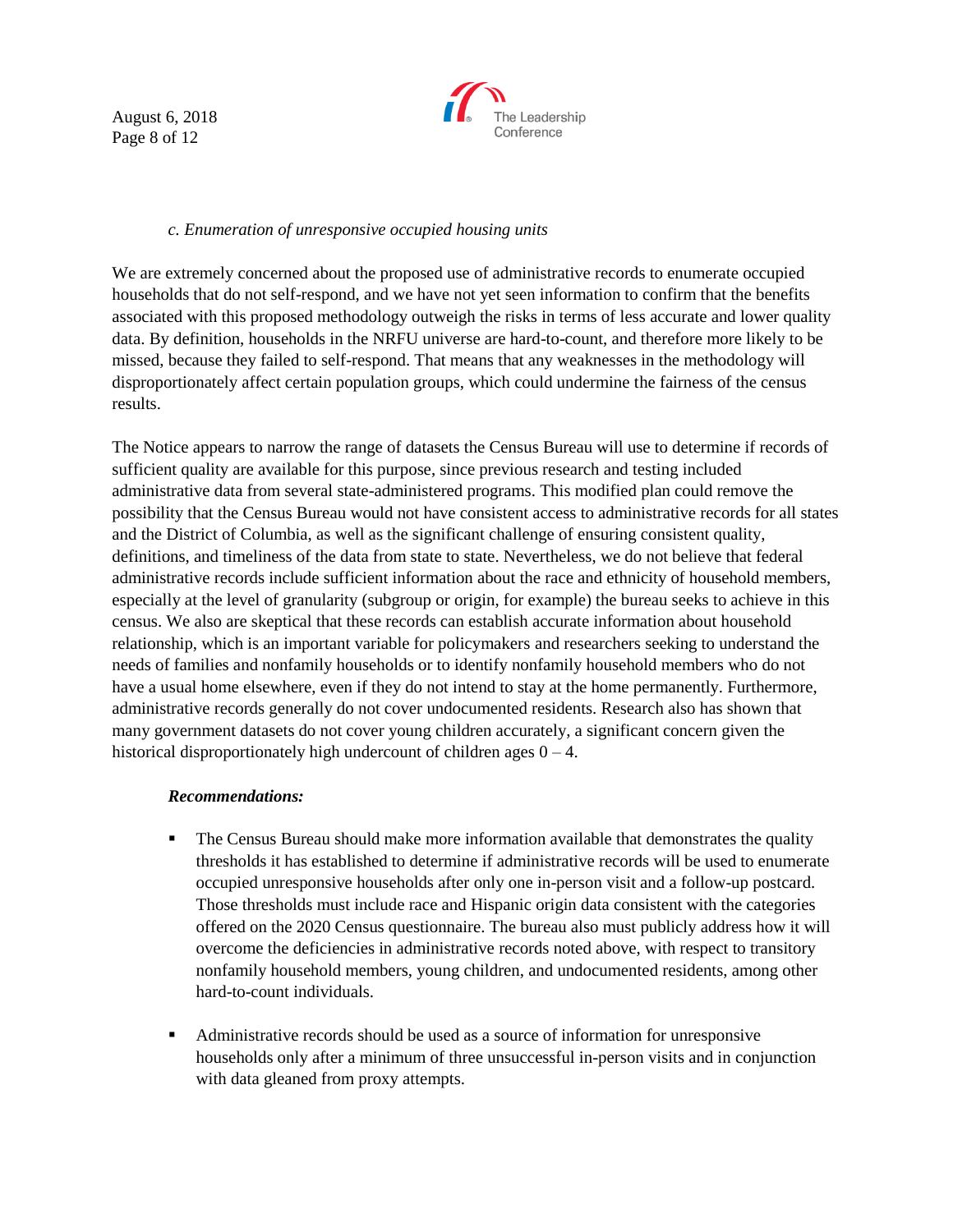August 6, 2018 Page 9 of 12



## *4. Reengineering Field Operations*

#### *a. Automation*

We commend the Census Bureau for pursuing opportunities to automate the work of census enumerators, given a similar unsuccessful effort for the 2010 Census. When feasible and sound, the bureau should take advantage of new technologies to streamline and improve the cost-effectiveness of census operations. However, in field tests, the bureau has encountered various difficulties with the mobile devices that field staff will use to collect information during the Address Canvassing, NRFU, and quality control operations, including lack of consistent connectivity in rural areas, overheating of devices in areas experiencing very high temperatures, and software malfunctions. The bureau must have contingency and back-up plans to ensure that address listers, enumerators, and other field staff can continue to carry out their duties in a timely way if mobile devices do not function as expected.

We also are concerned that the application process for census positions will largely be limited to the internet. Data clearly show that historically hard-to-count population groups are less likely to have reliable broadband (especially in rural areas and on American Indian reservations) or access to the internet. Older Americans, who often represent an important source of qualified, available census workers, also are far less likely to use the internet. Further, we have heard troubling reports from individuals in proximity to the 2018 End-to-End Census Test sites that the on-line application process is burdensome and time-consuming, initially because of the requirement to create an account through the <usa.jobs> portal.

#### *Recommendation:*

**• The Census Bureau should ensure adequate opportunities for people to apply for census** positions using traditional paper applications, and also facilitate convenient on-line applications for individuals who do not have access to the internet.

# *b. Field offices*

We are greatly concerned that automation of field operations has resulted in an insufficiently robust field infrastructure plan. Fiscal constraints earlier in the decade reduced the number of permanent regional census offices from twelve to six, which in turn, we believe, has driven the decision to open only six regional census centers (RCC) — half the number that were established during the 2010 Census. This reduction means that RCC directors and management staff are responsible for significantly larger geographic areas with a greater diversity of communities and populations, thus making it more difficult for senior staff to establish strong relationships with all jurisdictions and key leaders within their territories. It therefore will be harder to implement effective rapid response activities in a timely way when unanticipated challenges arise.

Similarly, the 2020 Census plan includes only 248 Area Census Offices (ACOs), roughly half the number of local census offices in the 2010 Census. The bureau determined the number and location of ACOs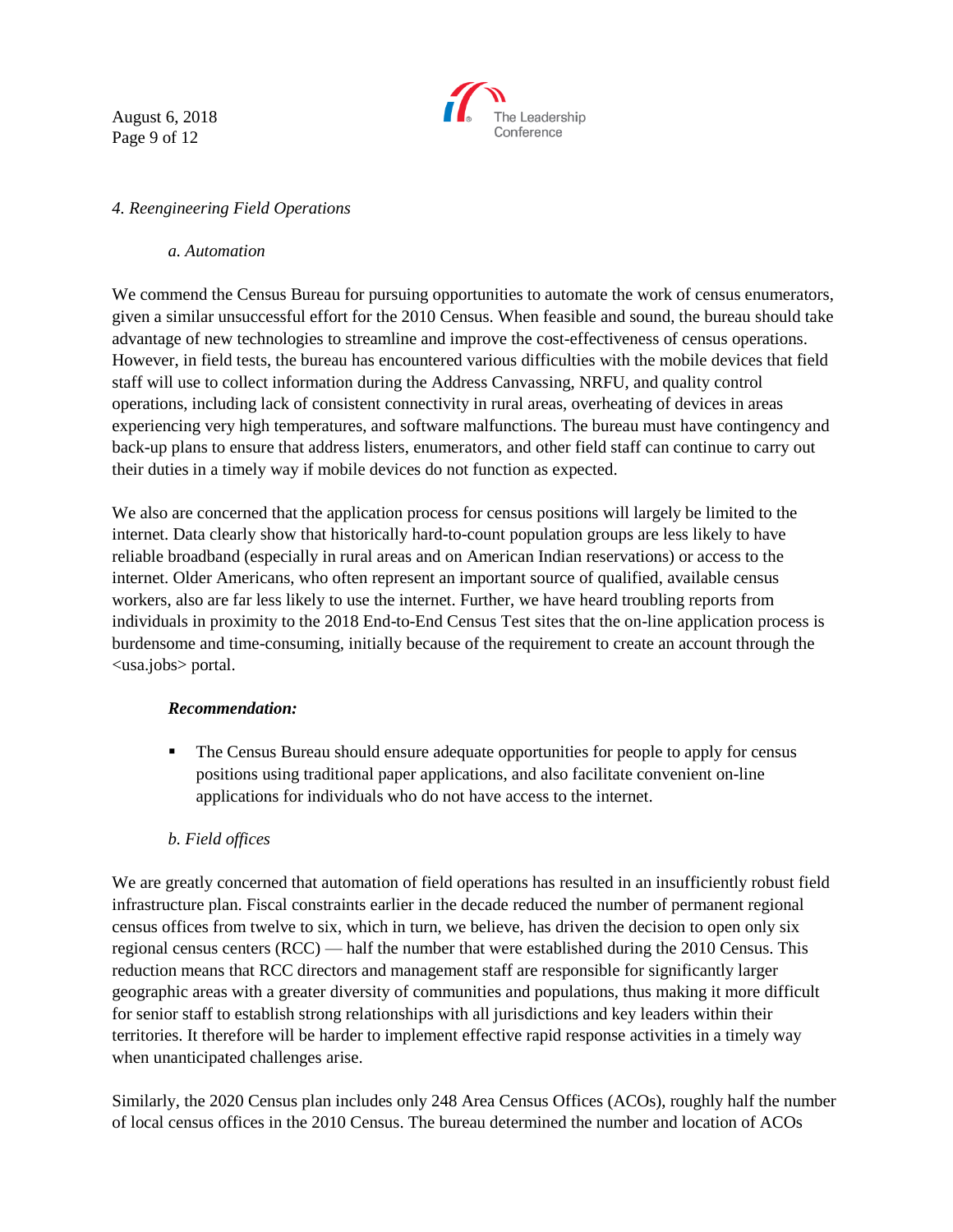August 6, 2018 Page 10 of 12



using a formula that considered factors such as projected workload for NRFU and other field operations (e.g. Group Quarters, Service-based Enumeration, Update/Enumerate). Yet when the Secretary of Commerce revised the census lifecycle cost estimate in October 2017, based in part on a lower selfresponse rate and larger NRFU universe, the bureau did not revise its field infrastructure plan to meet the increased workload. With the self-response rate likely to be even lower than current projections due to the proposed citizenship question, we believe the bureau must plan for more local offices, to ensure that its managers can address difficulties during field operations with a sufficient level of knowledge about the communities covered by their offices. The significantly smaller field infrastructure removes an important element of successful census-taking in hard-to-count communities: knowledge of on-the-ground conditions, challenges, cultural norms and potential cultural barriers, and community and elected leaders. Automation, we believe, must support and enhance a sound census design, not serve as a rationale for cutting costs in ways that undermine the inclusive public event that is the American census.

#### *Recommendations:*

- **•** Increase the number of Area Census Offices in a way that is commensurate with projected increases in the NRFU workload in many hard-to-count communities.
- Open and operate, through the self-response and NRFU phases, Questionnaire Assistance Centers in hard-to-count urban and rural communities (as identified through the Census Bureau's 2018 planning database) where no ACO will be located.

# *5. The 2020 Census Operations*

# *a. Content and Forms Design: the race and Hispanic origin questions*

We are deeply disappointed that the Census Bureau was unable to revise the 2020 Census race and Hispanic origin questions to reflect years of painstaking, iterative testing and recommendations from the bureau's own staff. Those recommendations, in significant part, would have improved the collection of accurate race and ethnicity data overall and for subgroups by combining the race and ethnicity questions and by adding a new reporting category for persons of Middle Eastern and North African (MENA) ancestry. It is troubling that the bureau was unable to move forward with these long-anticipated and important improvements to the race and ethnicity questions due to the Office of Management and Budget's failure to finalize proposed updates to the Standards for Maintaining, Collecting, and Presenting Federal Data on Race and Ethnicity ("Standards"), themselves the product of in-depth consultation with the Census Bureau, other federal agencies, and stakeholders. Our organizations, in fact, helped convene stakeholders for meetings and briefings both with expert OMB and Census Bureau staff to provide feedback and recommendations as research and testing proceeded over the decade.

While we understand that the current OMB Standards do not favor the collection of race and Hispanic origin data in a combined question, we nevertheless offer two recommendations to improve the proposed questions set forth in this Notice.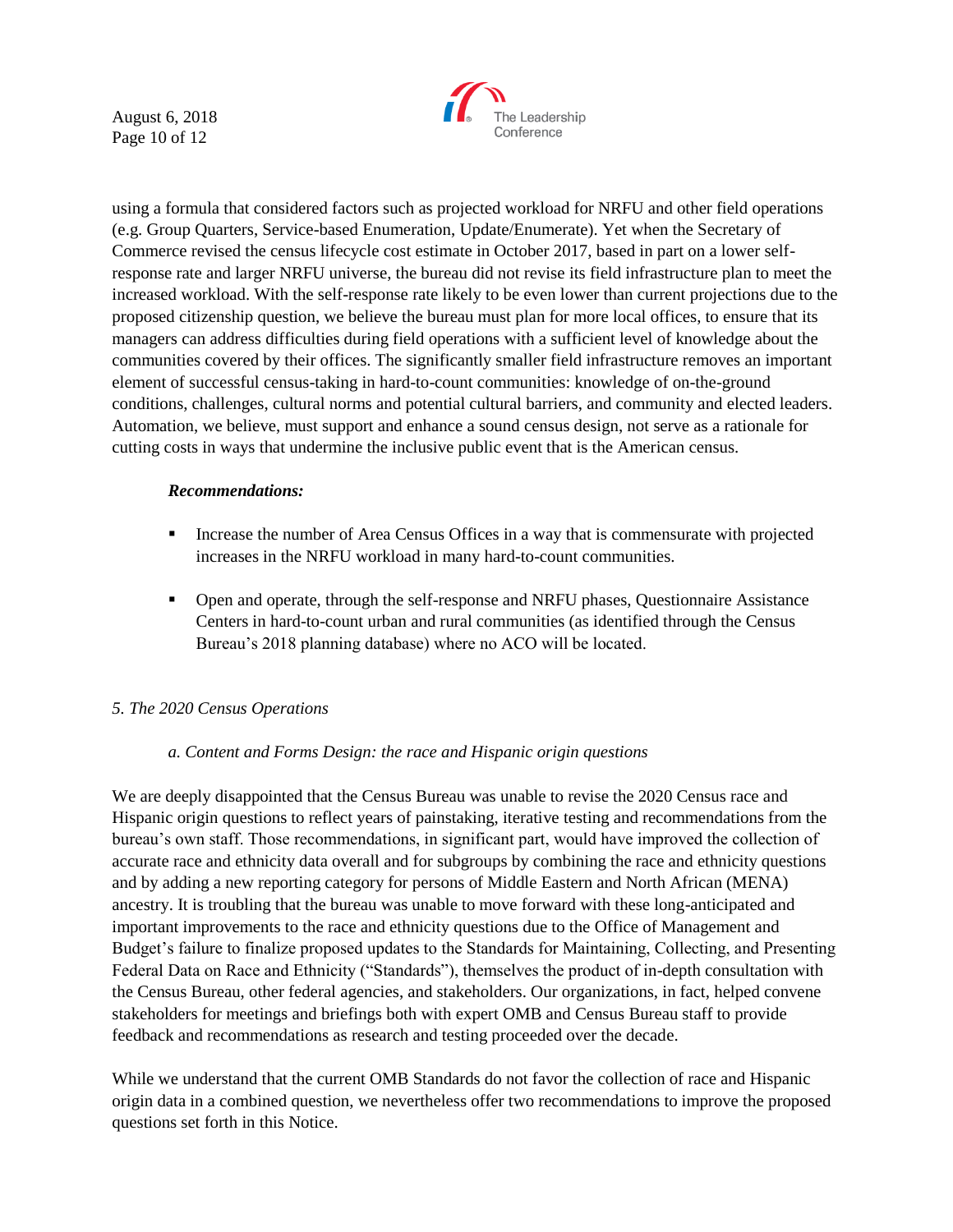August 6, 2018 Page 11 of 12



#### *Recommendations:*

- **Exercise Senior Census Bureau and Commerce Department officials should convey to the Director of** OMB and the Administrator of the Office of Information and Regulatory Affairs their strong support for revisions to the OMB Standards published in the *Federal Register* on March 1, 2017 (82 FR 12242), especially with respect to revisions that would allow the Census Bureau to use the combined race and ethnicity question with a discrete MENA category recommended by bureau staff to the Census Director. Bureau and department officials should urge OMB to adopt revised Standards post haste, in order to allow the bureau to use the preferred question, with formatting and instructions that have been researched and tested thoroughly, in the 2020 Census.
- **If the Census Bureau is unable to modify the proposed questionnaire to use a combined race** and ethnicity question, it must use the Hispanic origin question tested in the 2018 End-to-End Census Test, which includes an instruction to "Mark one or more boxes AND print origins." There simply is no compelling reason to drop the instructions clearly contemplated and validated by the Census Bureau's comprehensive testing and evaluated in the dress rehearsal; allowing Hispanics to identify with multiple origins is consistent with the bureau's goal of improving the measurement of the nation's diverse population.

For further information on the civil rights community's perspective, positions, and concerns regarding the collection of race and ethnicity data in the 2020 Census, we are pleased to offer our November 2014 [report,](http://civilrightsdocs.info/pdf/reports/Census-Report-2014-WEB.pdf) "Race and Ethnicity in the 2020 Census: Improving Data to Capture a Multiethnic America,"<sup>6</sup> and [comments](http://www.civilrightsdocs.info/pdf/policy/letters/2017/Leadership%20Conference%20OMB%20FRN2-RE%20Standards-Comments-04%2028%202017%20final.pdf) in response to the March 1, 2017 OMB *Federal Register* notice referenced above.

#### *b. Language Services*

 $\overline{a}$ 

We appreciate the Census Bureau's efforts to offer response opportunities online and via telephone in 12 non-English languages, an improvement over previous censuses. However, we are not confident that the language support program is sufficiently extensive or robust to facilitate participation for all limited English proficient individuals and households. We are particularly concerned that paper questionnaires will be available only in English and Spanish, as Limited English Proficiency households are far less likely to have access to the Internet, and that census takers will only have access to enumeration materials in English and Spanish (with the exception of identification cards in 59 non-English languages).

We also are concerned that the 59 non-English languages selected for language assistance guides and other support materials include only one American Indian language (Navajo) and no Alaska Native, Native Hawaiian, or Pacific Islander languages. These oversights will make it far more difficult not only for households within these important race categories to participate in the census, but for community

<sup>6</sup> http://civilrightsdocs.info/pdf/reports/Census-Report-2014-WEB.pdf